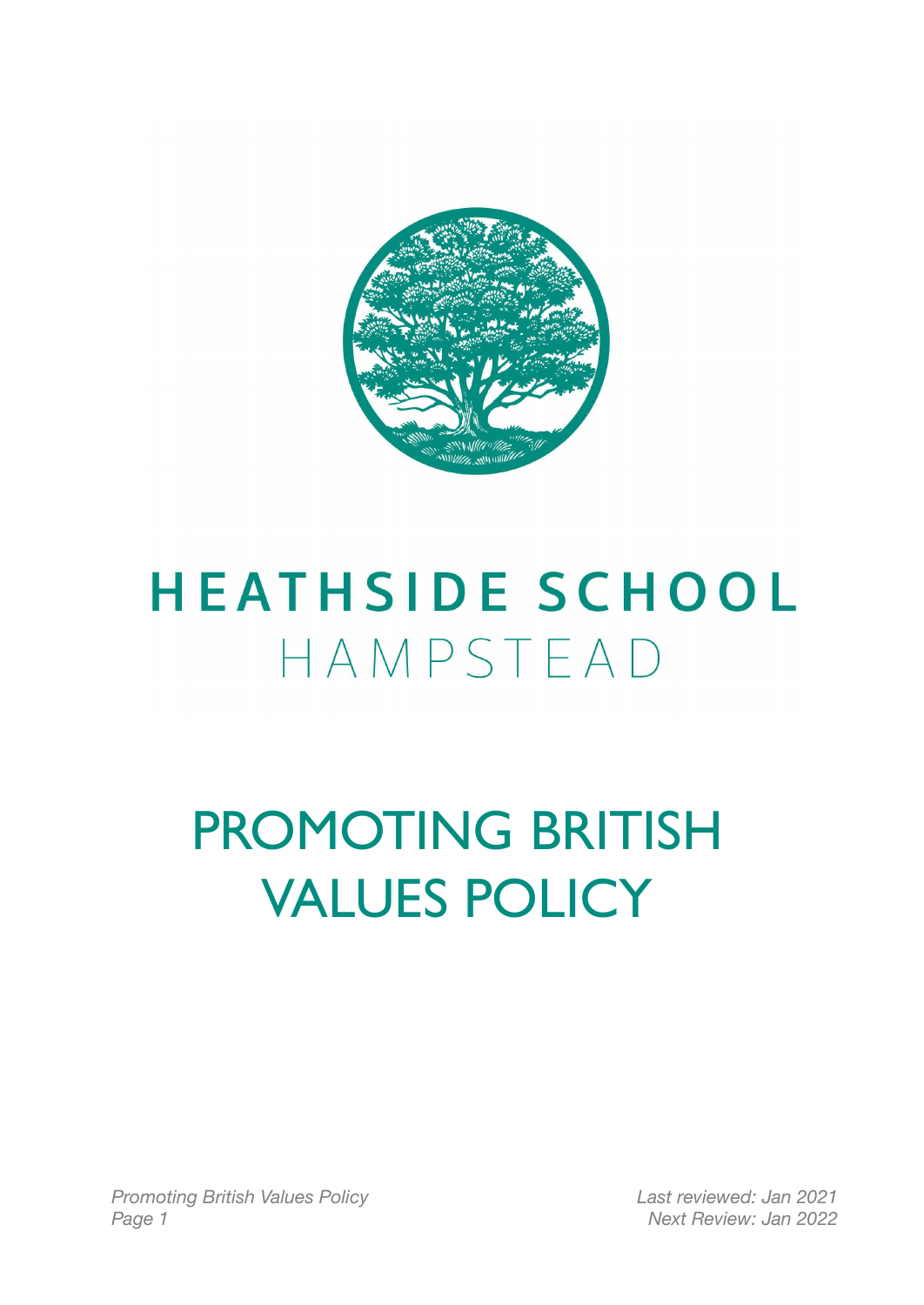# Aims

This policy sets out the ways in which Heathside School encourages pupils to develop their understanding of the four key areas defined by DfE as British values, through the curriculum, extracurricular and other opportunities.

## Ethos

At Heathside we ensure that through our vision, values, relationships and teaching we promote tolerance and respect for all cultures, faiths and lifestyles. The senior leadership team also ensure that this ethos is reflected and implemented effectively through school policy and practice and that there are safeguarding policies in place to safeguard and promote pupils' welfare.

We have a duty to prepare our pupils for life in modern Britain and to keep them safe. Everyone at Heathside School has the right to learn and work in safety. We do not tolerate bullying of any kind and will challenge derogatory language and behaviour towards others.

#### **Background**

As of November 2014 the government published guidance on promoting British values in schools to ensure young people leave school prepared for life in modern Britain. Within this, all schools are required to ensure that the curriculum actively promotes these fundamental British values.

#### **Definitions**

Fundamental British values are defined by the DfE as:

• Democracy: Respect for democracy and support for participation in the democratic process

- The rule of law: Respect for the basis on which the law is made and applies in England
- Individual liberty: Support and respect for the liberties of all within the law
- Mutual respect and tolerance: Support for equality of opportunity for all and respect and tolerance of different faiths and religious and other beliefs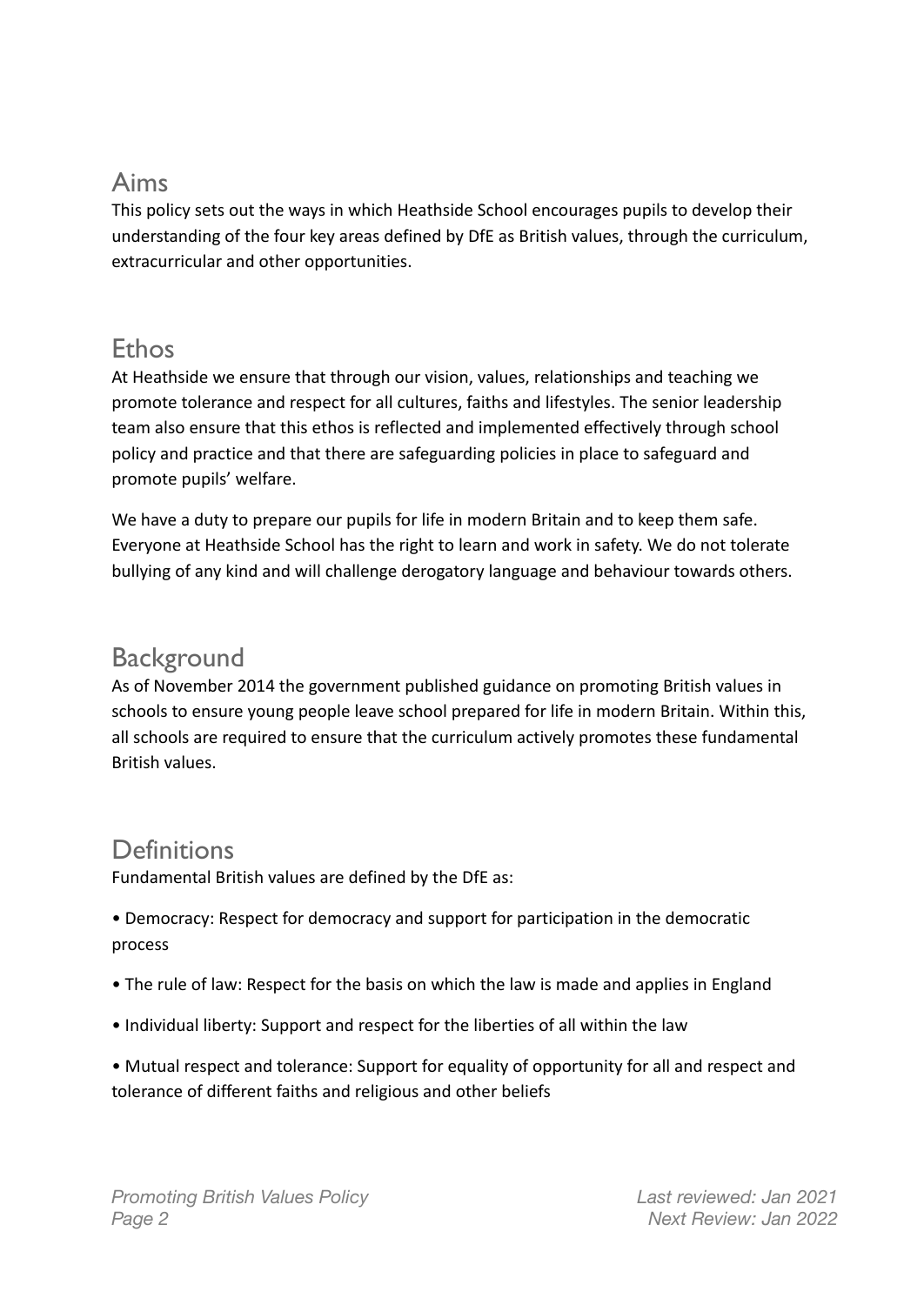# Democracy:

The ability to understand and communicate are the most important areas of learning. We ensure that pupils are given a 'voice' to communicate. This 'voice' could be using words, objects, photographs, pictures, symbols etc.

We empower our pupils by giving them opportunities to make choices about the things that they believe to be important. By valuing each 'voice' and by listening and responding to that voice we demonstrate that we support democracy and liberty.

At Heathside we have democratically elected student councils which provide a platform for pupils' voices.

## Rule of Law:

Through the school council and as individuals we involve pupils in setting codes of behaviour; helping pupils to make decisions and choices that are acceptable to the school community and society at large.

Pupils are helped to learn to manage their behaviour and take responsibility for their actions. Staff are committed to providing a consistent and predictable environment within the school and beyond. We aim to help pupils understand the connection between actions and consequences. This type of environment enables pupils to feel safe and secure; this in turn, promotes the optimum conditions for learning to take place.

## Individual Liberty:

Pupils are encouraged to become good and valued citizens. We do this by supporting each pupil to develop their self-confidence and independence. We endeavour to demonstrate that everyone has rights; this includes the right to say 'Yes' or 'No' to ideas or activities. Some pupils will be able to take responsibility for particular roles and to understand that with certain rights comes a level of responsibility. Learning to do things independently is an important part of learning to understand yourself. We will be supporting others by participating in charitable events such as Red Nose Day/Comic Relief and Children in Need. We believe that engendering a caring and helpful environment and to be independent can boost and nurture a healthy self-esteem.

## Mutual Respect:

We promote each pupil's inclusion in activities, settings and locations that are appropriate to them individually to meet their needs. Within school, pupils work with a range of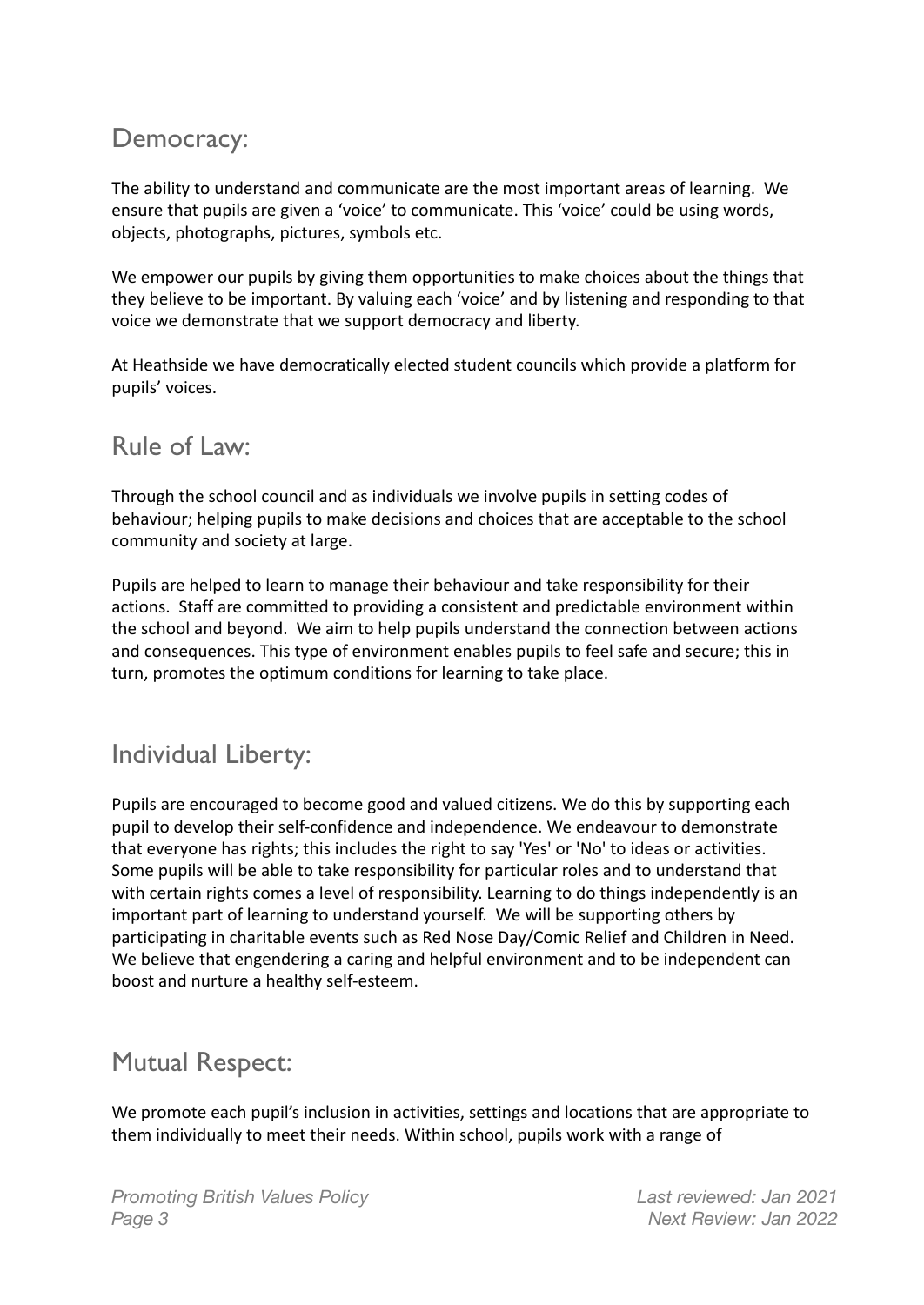people1and interactions with others are always positively promoted on a personalised basis for each individual. This may include working with students from other schools, coaches, theatre groups etc.

We believe it is important to facilitate opportunities to be part of the community as the pupils, families and staff have much to offer in the development of community cohesion.

## Tolerance of different faiths and beliefs:

We are part of a school and community where each person is respected and valued equally without regard to ability, gender, faith, heritage or race.

Cultural appreciation and development forms part of our curriculum. We place great emphasis on providing encounters and participation in events and celebrations to broaden all pupils' experiences and awareness of others.

Our assemblies help all pupils to find out about themselves and others linking their lives to the communities in which they belong. The themes cover areas such as: friendships, helping others and celebrations from a range of faiths and world events.

Pupils are encouraged to experience British Culture through our curriculum themes. For example, pupils have visited many local places. As a school, we take part in sporting activities which helps to instil 'fair play' and engender a 'team spirit'.

Although some of our pupils may find it difficult to articulate their feelings and concerns; staff are attuned to changes in demeanour and well-being that may indicate anxiety. If they are concerned about a pupil our accepted practice links to the Safeguarding and Child Protection Policy which entrusts a duty of care to all staff to actively protect and promote the welfare of children.

The staff work closely with parents, carers and other professionals to ensure that the pupils at Heathside are happy, well cared for and are enabled to learn the skills they need to live a fulfilling life as part of their community.

#### British Values and the wider curriculum

We promote 'British Values' throughout the curriculum but particularly through SMSC (social, moral, spiritual and cultural) and the PSHE curriculum. British Values and SMSC permeates through the entire school's curriculum and supports the holistic development of pupils.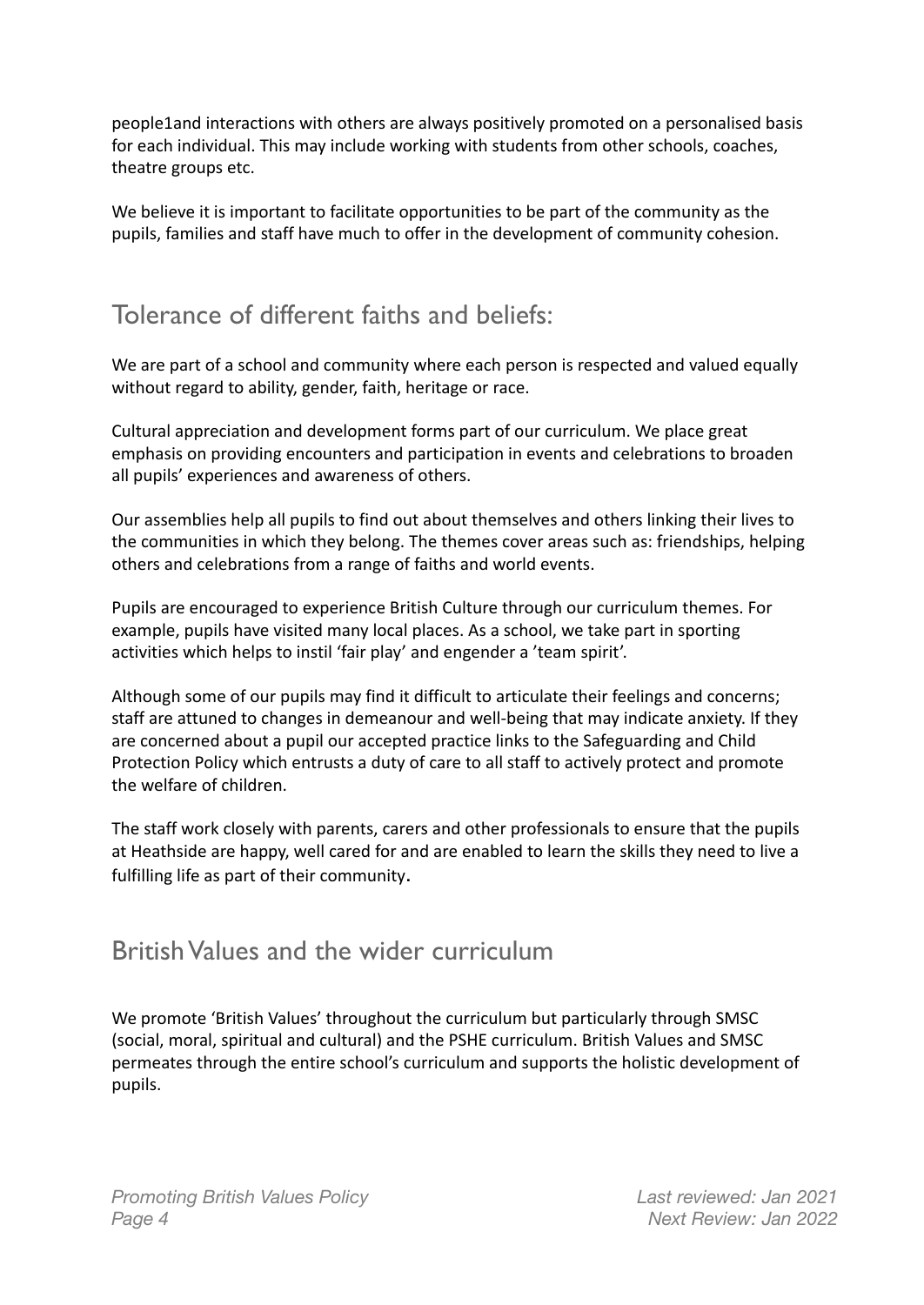We recognise that such development is most successful when those values and attitudes are promoted by all the staff and provide a model of behaviour for our pupils.